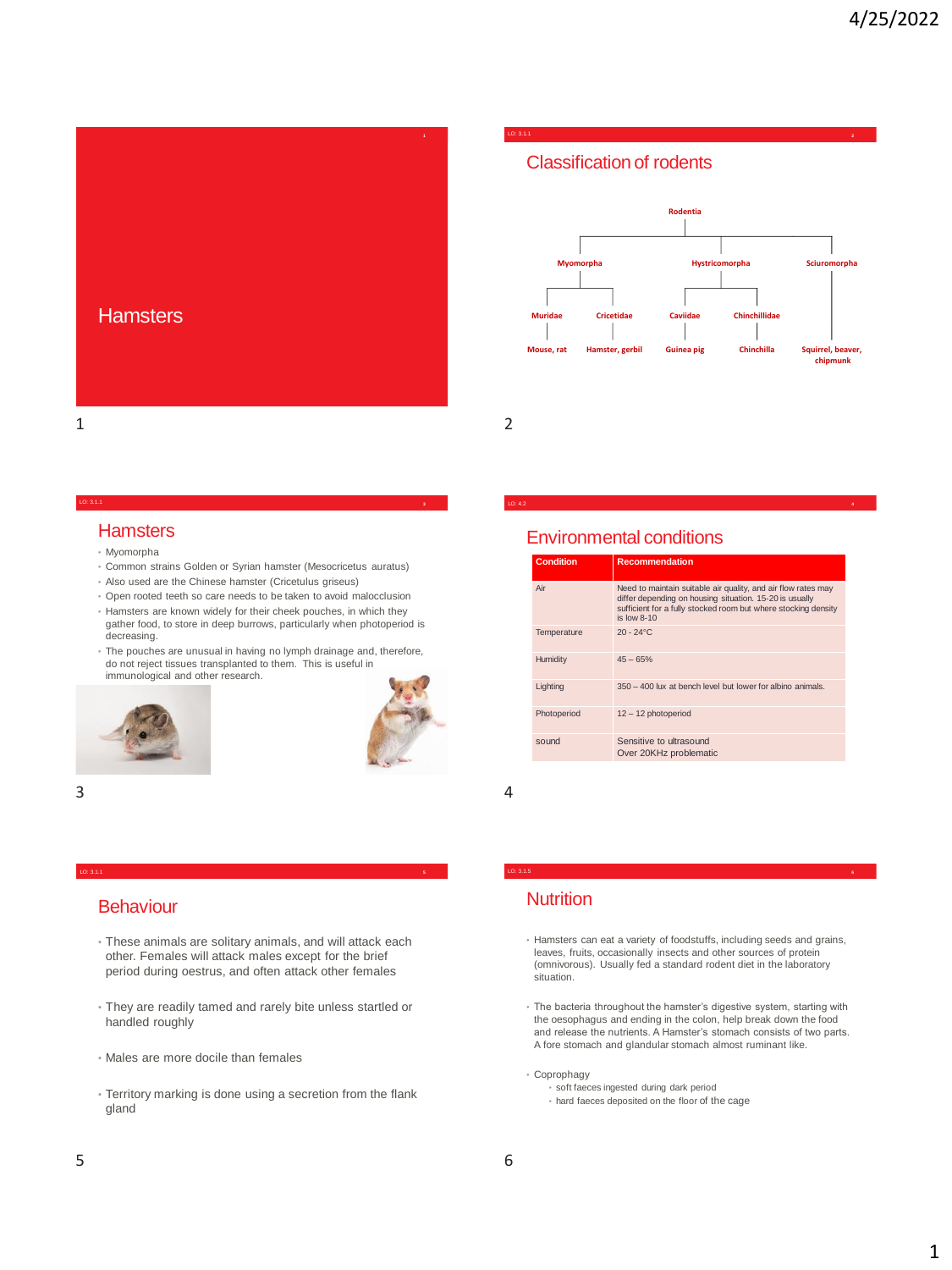

### LO: 3.1.1 **8**

### Biological data

| Data                    | <b>Syrian Hamster</b>   |
|-------------------------|-------------------------|
| Adult weight (g)        | M: 85 - 130 F: 95 - 150 |
| Natural lifespan        | $1 - 3$                 |
| Rectal temperature (°C) | $37 - 38$               |
| Heart rate/min          | $250 - 500$             |
| Blood volume (ml/kg)    | 78                      |
| Respiratory rat/min     | $35 - 135$              |



7 8

### LO: 4.10 **9**

### **Breeding**

- Mating occurs over the dark period, fertility is lower during the winter.
- Oestrus can be detected by looking for post-ovulatory discharge. This is a thick creamy vaginal discharge.
- Pups are altricial –naked, blind and deaf when born
- Hamsters commonly abandon or kill their young. This can be caused by environmental disturbances, inadequate nest material or early handling of the mother and young
- Weaned at 15 16 days
- Economic breeding life is usually 6 litters

# Breeding data

| <b>Breeding terms</b>   | <b>Syrian</b>                      |  |  |  |
|-------------------------|------------------------------------|--|--|--|
| Puberty                 | $32 - 42$ days                     |  |  |  |
| Age at first mating     | M: 10 -14 weeks<br>$F: 6-10$ weeks |  |  |  |
| <b>Gestation period</b> | 15 - 16 days                       |  |  |  |
| Average litter size     | $7 - 9$                            |  |  |  |
| <b>Birth weight</b>     | $2 - 3q$                           |  |  |  |
| Weaning age             | 20 - 25 days                       |  |  |  |
| Oestrus cycle           | 4 days                             |  |  |  |
| Post partum oestrus     | Infertile                          |  |  |  |

LO: 4.10 **10**

 $9 \hspace{2.5cm} 10$ 

### Breeding systems

• Arranged – Males and females are usually kept separately, and put together for a short period after dark. If the females does not accept the male, he should be removed at once. Otherwise he will be removed at the end of the dark period, before the light part of the cycle starts

LO: 4.10 **11**

- Monogamous pair as long as they are paired before puberty and keep permanently together
- Harems can be set up with several females and males together. Females are removed before parturition and returned after weaning. This system can lead to fighting
- Alternatively females can be rotated through the males cage on a weekly basis, I male can be used for up to 7 females

# Sexing Hamsters



LO: 3.1.1 **12**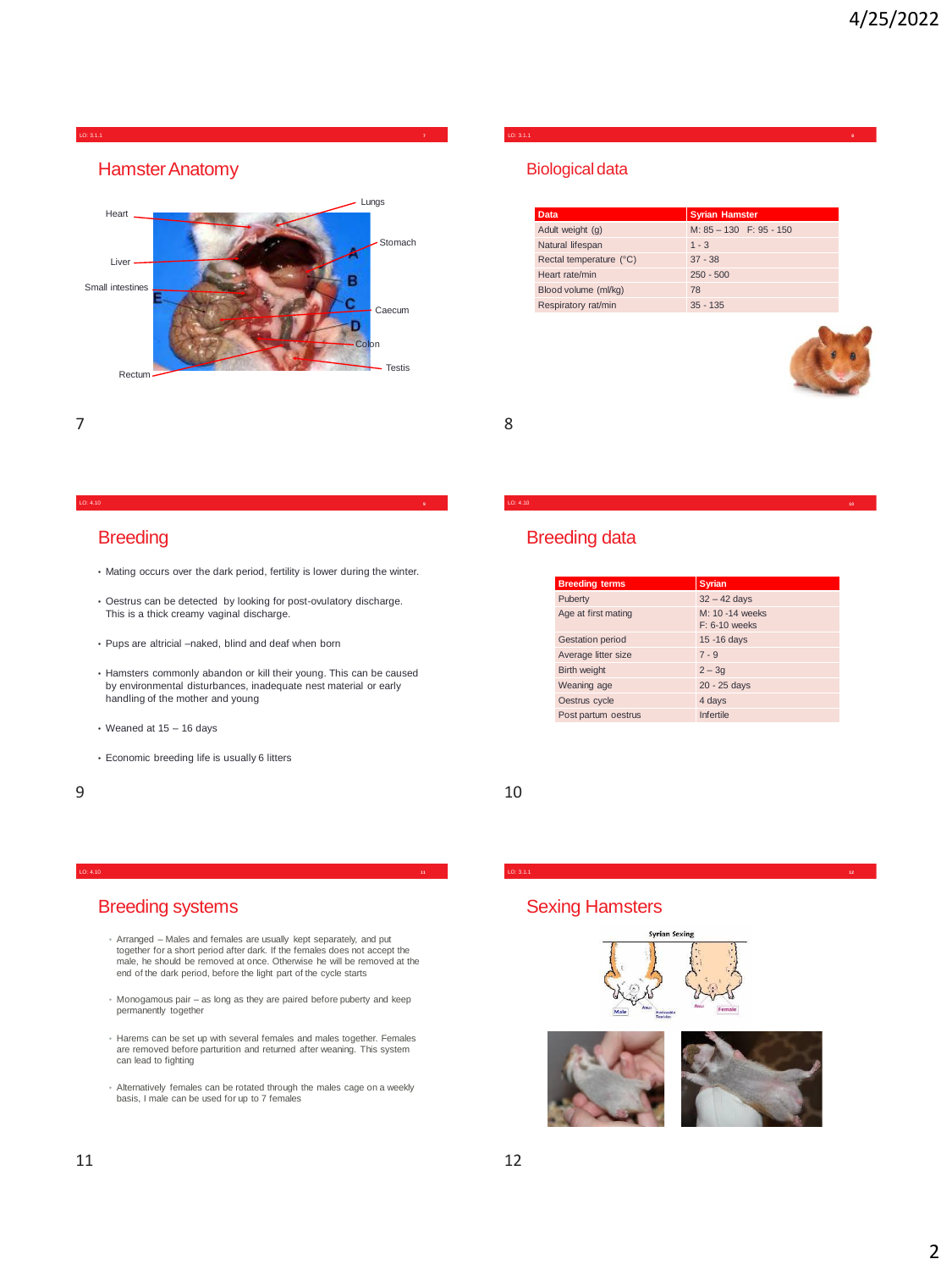### LO: 3.1.5 & 4.6 **13**

### **Diet**

- Nutrient requirements vary
	- strain
	- maintenance vs production
- environment and microbiological status (different intestinal flora influence nutrient requirements
- Usually fed on standard rodent diets consisting of 16% protein, 5-7% fat and 60-65% carbohydrates
- They eat 5-7g diet per day
- They have blunt noses, hamsters cannot feed from standard wire mesh suspended hoppers. They need hoppers with slots greater than 11 mm, so they can pull the food through onto the floor.

# Housing for laboratory Hamsters

- Hamsters are solitary and prefer to be housed individually.
- They are adept at chewing so you will need to provide strong plastic solid based cages. They can be kept in normal rodent caging such as IVC's or conventional caging
- Little waste is produced, and cages can be cleaned out one to two times weekly.
- Must also provide for behavioural needs of animals
	- Opportunities for animals to perform natural behaviours
	- Failure to provide these opportunities can lead to abnormal behaviours, called stereotypies





 $15$  16

# **Handling**

- Hamsters may bite if startled and should be picked up gently but firmly, by cupping the animal in the hand.
- They are restrained by grasping a large pinch of scruff and turning over into the hand
- If insufficient scruff is grasped, the hamster will turn and bite





### LO: 3.1.5 & 4.6 **14**

### **Water**

- Hamsters need 10 ml water per 100 g body weight daily.
- Water bottles or automated systems can be used, but the sipper tubes must be stainless steel as they will chew the sipper.
- Fresh water must be provided daily and must be checked/treated to ensure no water-borne pathogens are introduced.
- For breeding animals, the sipper tubes should extend low into the cage so that neonates can reach them.
- Lactating females have a greater water requirement.



 $13$  and  $14$ 

# Stereotypic behaviour

• Persistent repetitive behaviour, with no obvious purpose Pacing

LO: 5.2 **<sup>16</sup>**

- Flipping
- overgrooming/ barbering
- Need to provide enrichment to combat this behaviour
	- Wheels
- Tunnels
- Deep bedding



# Hamster diseases

- Hamsters are relatively free from clinical diseases.
- They may get non-specific enteritis, known as 'wet tail', which is sometimes associated with Salmonella or Campylobacter infection, both of which are potentially zoonotic.

LO: 5.2 **18**

• They can also carry LCM and Sendai viruses, and these should be included in the regular health-screening programme.



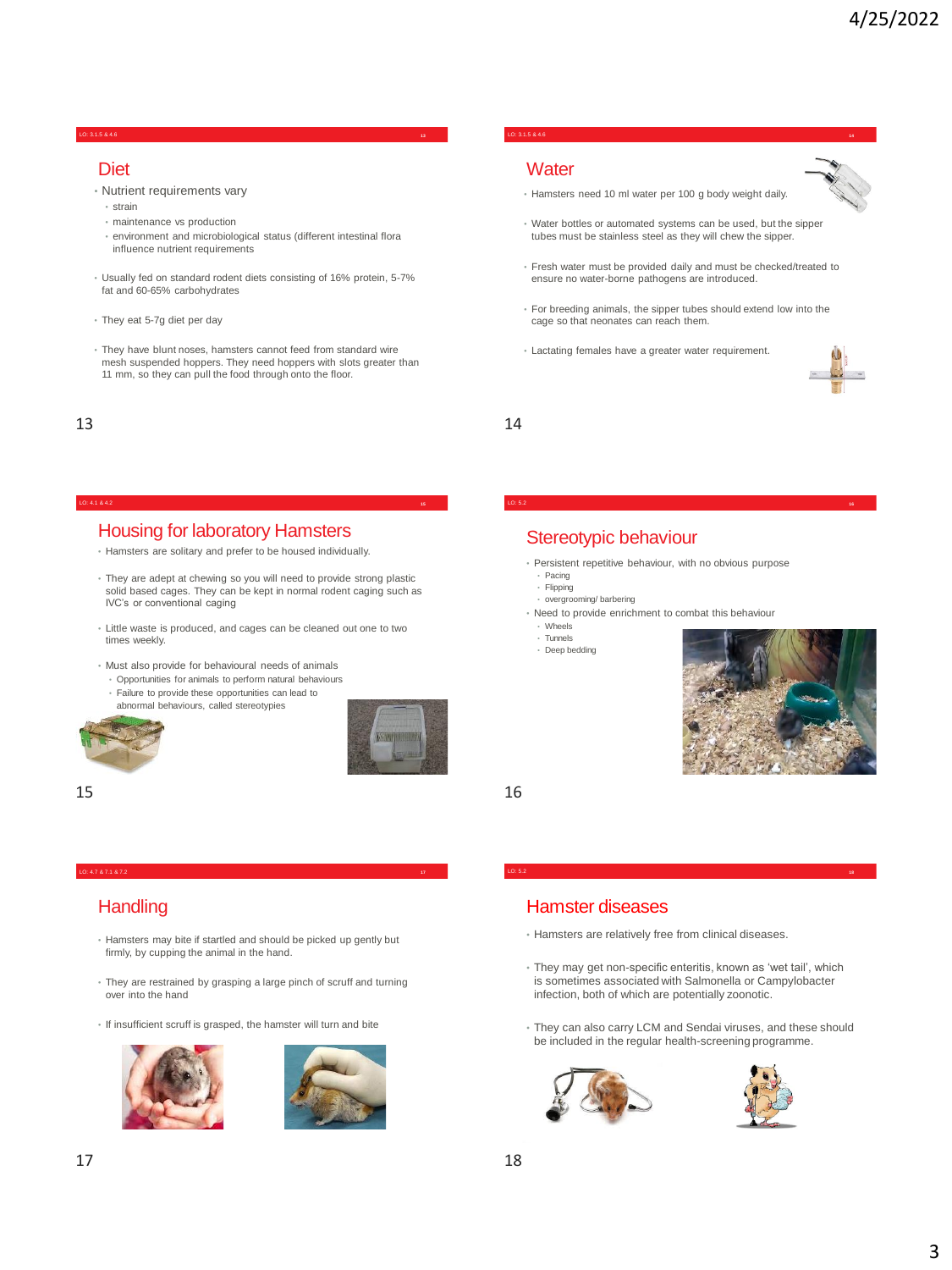### LO: 5.2 **19**

# Recognition of PSD and LH

### Hamster

- Weight loss
- Extended sleep period
- Hunched and immobile
- Increased aggression
- Depression
- Ocular discharge
- Diarrhoea



LO: 4.8 **21**

Ear notching





LO: 7.5

# Recommended sample volumes

| Routes and volumes (ml/kg) |            |      |       |        |            |                         |  |  |  |  |
|----------------------------|------------|------|-------|--------|------------|-------------------------|--|--|--|--|
|                            |            | Oral | S/C   | I/P    | IM         | IV                      |  |  |  |  |
| Hamster                    | Ideal      | 10   | 5     | $5-10$ | $0.1***$ 5 |                         |  |  |  |  |
|                            | Maximum 20 |      | $10*$ | 20     |            | 0.2** 20 slow injection |  |  |  |  |

\* Divided in 2-3 sites \*\* Total ml/site (2 sites per day)

### LO: 4.8 **20**

# Identification methods

- Appearance/coat colour
- Ear notching
- Microchips
- Ear tags
- Use least severity method



19 20

### Minor procedures

• Oral dosing – Gavage or food/water or tablets/paste

LO: 7.4 **<sup>22</sup>**

- Subcutaneous between shoulder blades
- Intraperitoneal left/right lower quadrant of abdomen
- Intramuscular hind limb
- I.V. dosing or blood sampling!
- Saphenous vein • Jugular Vein



21 22



# Schedule 1 methods for category A

LO: 1.12 **<sup>24</sup>**

- Overdose of an anaesthetic
	- Use a route and agent appropriate for Hamsters
- Exposure to carbon dioxide
- Dislocation of the neck
	- Up to 500g
- Concussion of the brain
	- Up to 1kg